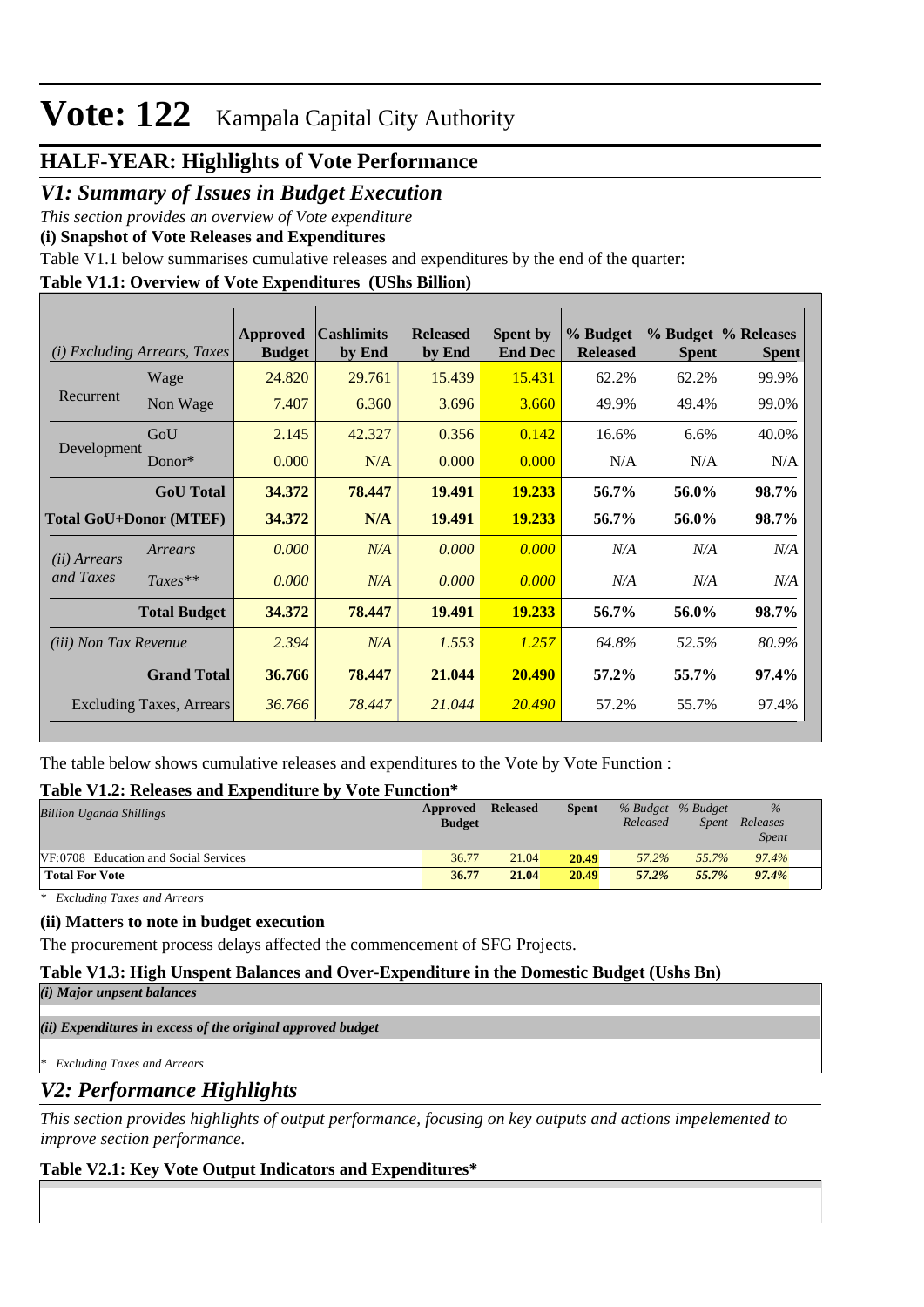#### **Cumulative Expenditure and Performance Approved Budget and Planned outputs Status and Reasons for any Variation from Plans** *Vote, Vote Function Key Output Vote Function: 0708 Education and Social Services* **Output: 070802 School Inspection** *Description of Performance:* 700 Primary schools inspected 100 secondary schools inspected 919 institutions (244 Nursery Schools, 618 Primary Schools, 53 Secondary Schools and 4 Vocational Institutes) were inspected and provided with support supervision. Work is executed as per the work plan and targts are likely to be met. *Output Cost:* UShs Bn: 0.191 UShs Bn: 0.073 % Budget Spent: 38.1% *Performance Indicators:* Number of secondary schools inspected 70 20 Number of primary schools inspected 500 209 **Output: 070851 Primary education services** *Description of Performance:* increase in the number of primary school enrollment. 27925 PLE candidates sat for PLE and the performance was 96.7% pass rate with 30% in Division 1. The targeted pass rate was achieved *Output Cost:* UShs Bn: 0.580 UShs Bn: 0.279 % Budget Spent: 48.1% *Performance Indicators:* Pass rate of students (Primary) 80 Number of qualified teachers retrained (Primary) 1560 **Output: 070852 Secondary education services** *Description of Performance:* Improved number of secondary enrollment The results for secondary schools are expected in third quarter. The results for secondary schools are expected in third quarter. *Output Cost:* UShs Bn: 3.232 UShs Bn: 1.615 % Budget Spent: 50.0% *Performance Indicators:* Pass rate of students (Secondary) 0 **Output: 070853 Tertiary education services** *Description of Performance:* Increased number of tertiary school enrollement.  $N/A$   $N/A$ *Output Cost:* UShs Bn: 0.017 UShs Bn: 0.009 % Budget Spent: 50.0% **Output: 070880 Primary education infrastructure construction** *Description of Performance:* Average construction status in different schools. School infrastructure started in previous FY were completed, however. New constructions are however, new one began. yet to begin. School infrastructure started in previous FY were completed, *Output Cost:* UShs Bn: 1.403 UShs Bn: 0.084 % Budget Spent: 6.0% *Performance Indicators:* Status of construction of toilet facilities in schools 100 100 Status of construction of other school structures(teachers' houses, libraries, labs) 100 100 Status of construction of classrooms in primary schools 100 100

### **HALF-YEAR: Highlights of Vote Performance**

**Output: 070881 Secondary education infrastructure construction**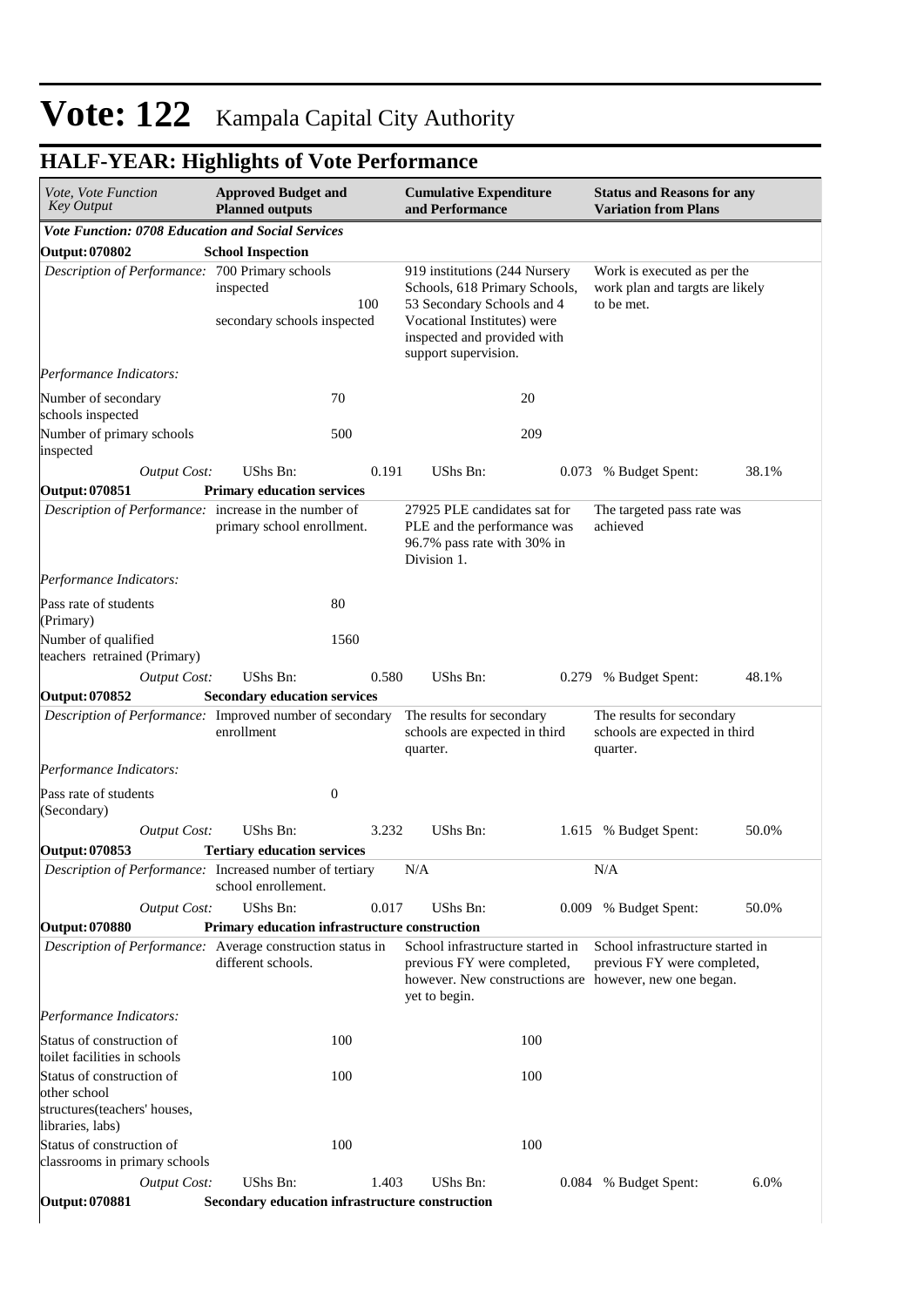| <i>Vote, Vote Function</i><br><b>Key Output</b>                                                | <b>Approved Budget and</b><br><b>Planned outputs</b>                                      | <b>Cumulative Expenditure</b><br>and Performance | <b>Status and Reasons for any</b><br><b>Variation from Plans</b> |
|------------------------------------------------------------------------------------------------|-------------------------------------------------------------------------------------------|--------------------------------------------------|------------------------------------------------------------------|
|                                                                                                | <i>Description of Performance:</i> Average construction status in<br>kasanga Seed School. | Kansanga seed school has been<br>completed.      | Kansanga seed school has been<br>completed.                      |
| Performance Indicators:                                                                        |                                                                                           |                                                  |                                                                  |
| Status of construction of<br>toilet facilities in schools                                      | 100                                                                                       | 100                                              |                                                                  |
| Status of construction of<br>classrooms in secondary<br>schools                                | 100                                                                                       | 100                                              |                                                                  |
| Status of construction of<br>other school<br>structures (teachers' houses,<br>libraries, labs) | 100                                                                                       | 100                                              |                                                                  |
| <b>Output Cost:</b>                                                                            | UShs Bn:                                                                                  | UShs Bn:<br>0.742                                | 7.9%<br>% Budget Spent:<br>0.059                                 |
| <b>Vote Function Cost</b>                                                                      | <b>UShs Bn:</b>                                                                           | 36.766 UShs Bn:                                  | 20.490 % Budget Spent:<br>55.7%                                  |
| <b>Cost of Vote Services:</b>                                                                  | UShs $Bn$ :                                                                               | 36.766 UShs Bn:                                  | 55.7%<br>$20.490$ % Budget Spent:                                |

### **HALF-YEAR: Highlights of Vote Performance**

*\* Excluding Taxes and Arrears*

The following projects were completed: Construction of 22 classrooms at Kampala High School is complete with assistance from ADB; Construction of 9 classrooms in KCC Kamwokya PS is near completion with support from Mondetta in partnership with KCCA; Painting and replacement of window panes at Kisugu C/U PS with Assistance from Bajaj Company; 61 window panes were fixed at Luzira CU PS in Nakawa with a support from Private sector; Construction of the 1st floor of a classroom block at Queen of Peace PS was completed from internally generated funds and parents' contributions and renovation of a school Kitchen and construction of energy saving stoves by GVEP t Mirembe PS in Makindye

The following Infrastructure were Constructed with partners in development: 8 stance VIP latrines at Kasubi CU PS and Kasubi Family PS in Rubaga Division, Kawempe Muslim PS, Kisaasi PS and Kawempe CU PS in Kawempe, in partnership with African Envangelistic Enterprise (AEE); Construction of a VIP latrine at Kitebi PS with assistance from InterAid; Constructed rain water harvesting tanks in the following 5 schools and rain water harvesting tanks were constructed at Kawempe Muslim PS, Kisaasi Ps, and Kawempe CU PS in Kawempe Division and Kyanja Muslim PS and St James Biina PS in Nakawa Division, with assistance from AEE.

Construction works have been completed at the following schools: construction of staff Quarters at Naguru Katali PS in Nakawa Division; renovation of staff quarters at Ntinda PS in Nakawa; construction of a perimeter fence at St James Biina PS in Nakawa; construction of chain link fence at Ntinda PS in Nakawa; renovation of a classroom block at Kansanga PS in Makindye and construction of a Kitchen and a store at Nateete Mackay PS in Rubaga

The children's Library touched the lives of 366 children. Children participated in various literacy eliciting activities such as Read Aloud, Spelling Bee, Guided Reading, Silent Reading, Drawing/Colouring, Story Telling, Movie Watching, Movie, etc.

Coordinated the designing of Kampala Visitor Map, the draft map has been submitted for printing

KCCA attended the Expo at the Uganda Museum from 14th – 16th November, 2014, where KCCA was awarded with a certificate for her participation and the Minister of Tourism, Wildlife and Antiquities appreciated KCCA partnership in the organization of the Expo and ATA conference.

Coordinated the reconnaissance tour, presented the draft plan and ideas for Kabaka's Lake Project to the Minister of Tourism, Buganda Kingdom and initiated and coordinated the development of the totem concept for (Royal Mile Tourism Development Concept) presentation to Buganda Kingdom. An impression for the fifty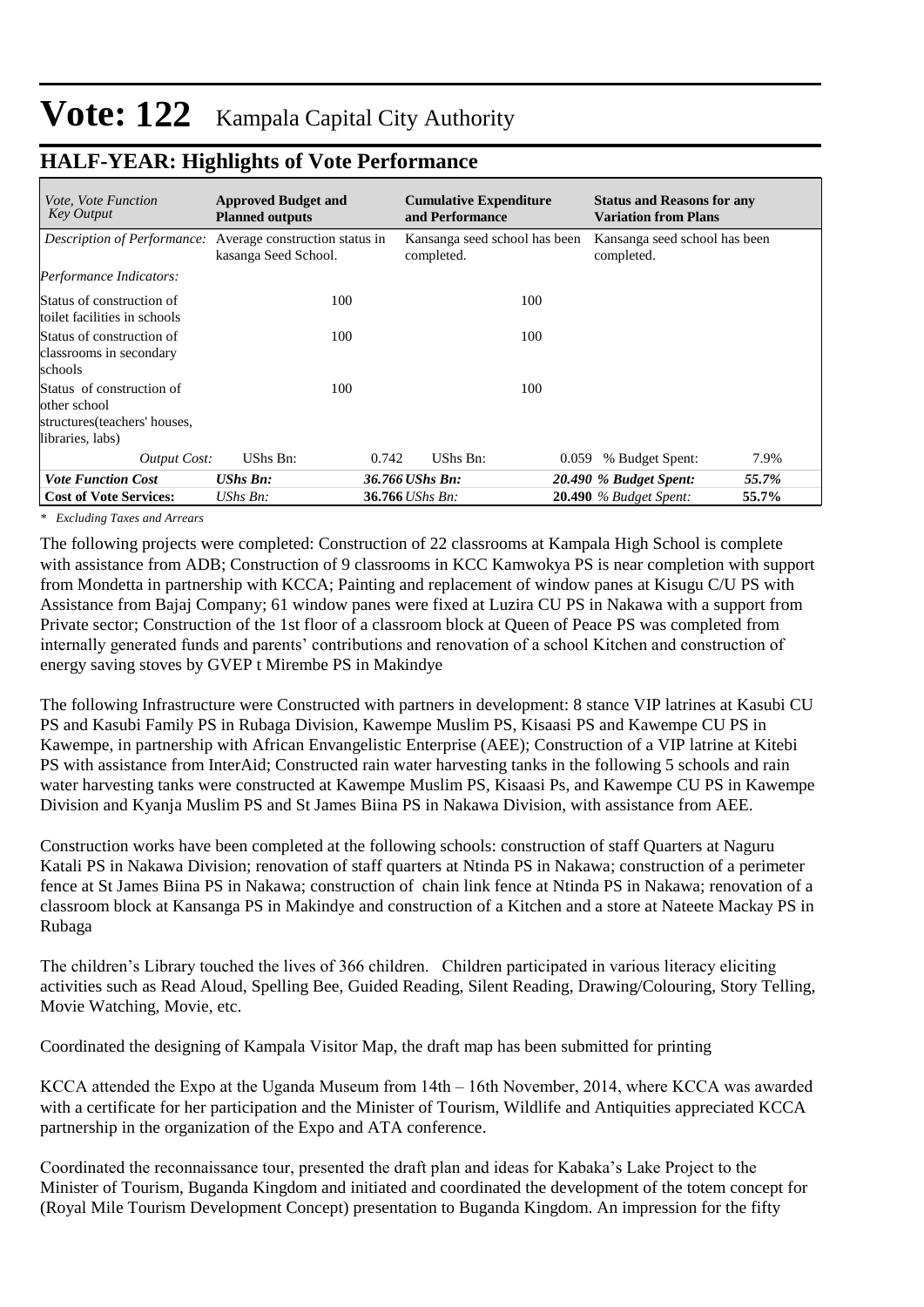### **HALF-YEAR: Highlights of Vote Performance**

three totems and back ground research has been done for the road and impressions for the roundabout completed.

Planned and Organised the EALASCA games for 2014 where Kampala City won the overall championship. Hosted several related events including; -hand over of chain of office, Ministerial conference and opening and closing ceremony.

### **Table V2.2: Implementing Actions to Improve Vote Performance**

### *V3: Details of Releases and Expenditure*

*This section provides a comprehensive summary of the outputs delivered by the Vote and further details of Vote expenditures by Vote Function and Expenditure Item.*

#### **Table V3.1: GoU Releases and Expenditure by Output\***

| Billion Uganda Shillings                                  | Approved<br><b>Budget</b> | <b>Released</b> | <b>Spent</b> | $%$ GoU<br><b>Budget</b><br>Released | $%$ GoU<br><b>Budget</b><br><i>Spent</i> | $%$ GoU<br>Releases<br><b>Spent</b> |
|-----------------------------------------------------------|---------------------------|-----------------|--------------|--------------------------------------|------------------------------------------|-------------------------------------|
| VF:0708 Education and Social Services                     | 34.37                     | 19.49           | 19.23        | 56.7%                                | 56.0%                                    | 98.7%                               |
| Class: Outputs Provided                                   | 24.91                     | 15.48           | 15.45        | 62.1%                                | 62.0%                                    | 99.8%                               |
| 070802 School Inspection                                  | 0.09                      | 0.04            | 0.02         | 41.5%                                | 20.5%                                    | 49.3%                               |
| Secondary Education Services (Wage)<br>070807             | 8.25                      | 5.27            | 5.27         | 63.9%                                | 63.9%                                    | 100.0%                              |
| <b>Tertiary Education Services (Wage)</b><br>070808       | 13.78                     | 8.41            | 8.40         | 61.0%                                | 61.0%                                    | 100.0%                              |
| <b>Tertiary Education Services (Wage)</b><br>070809       | 2.79                      | 1.76            | 1.75         | 63.1%                                | 62.9%                                    | 99.7%                               |
| Class: Outputs Funded                                     | 7.32                      | 3.66            | 3.64         | 50.0%                                | 49.8%                                    | 99.5%                               |
| Primary education services<br>070851                      | 0.58                      | 0.29            | 0.28         | 50.0%                                | 48.1%                                    | 96.3%                               |
| 070852 Secondary education services                       | 3.23                      | 1.62            | 1.61         | 50.0%                                | 50.0%                                    | 99.9%                               |
| Tertiary education services<br>070853                     | 0.02                      | 0.01            | 0.01         | 50.0%                                | 50.0%                                    | 100.0%                              |
| 070854 Health Training Institutions                       | 3.06                      | 1.53            | 1.53         | 50.0%                                | 49.8%                                    | 99.7%                               |
| 070855 Primary Teachers' Colleges                         | 0.42                      | 0.21            | 0.21         | 50.0%                                | 50.0%                                    | 100.0%                              |
| Class: Capital Purchases                                  | 2.14                      | 0.36            | 0.14         | 16.6%                                | 6.6%                                     | $40.0\%$                            |
| 070880 Primary education infrastructure construction      | 1.40                      | 0.28            | 0.08         | 20.0%                                | $6.0\%$                                  | 29.9%                               |
| Secondary education infrastructure construction<br>070881 | 0.74                      | 0.08            | 0.06         | 10.2%                                | 7.9%                                     | 77.6%                               |
| <b>Total For Vote</b>                                     | 34.37                     | 19.49           | 19.23        | 56.7%                                | 56.0%                                    | 98.7%                               |

*\* Excluding Taxes and Arrears*

### **Table V3.2: 2014/15 GoU Expenditure by Item**

| <b>Billion Uganda Shillings</b>                 | Approved<br><b>Budget</b> | <b>Releases</b> | Expend-<br>iture | % Budged<br><b>Released</b> | % Budget<br><b>Spent</b> | %Releases<br><b>Spent</b> |
|-------------------------------------------------|---------------------------|-----------------|------------------|-----------------------------|--------------------------|---------------------------|
| <b>Output Class: Outputs Provided</b>           | 24.91                     | 15.48           | 15.45            | 62.1%                       | 62.0%                    | 99.8%                     |
| 211101 General Staff Salaries                   | 24.82                     | 15.44           | 15.43            | 62.2%                       | 62.2%                    | 99.9%                     |
| 225001 Consultancy Services- Short term         | 0.09                      | 0.04            | 0.02             | 41.5%                       | 20.5%                    | 49.3%                     |
| <b>Output Class: Outputs Funded</b>             | 7.32                      | 3.66            | 3.64             | 50.0%                       | 49.8%                    | 99.5%                     |
| 263106 Other Current grants (Current)           | 7.30                      | 3.65            | 3.63             | 50.0%                       | 49.8%                    | 99.5%                     |
| 263206 Other Capital grants (Capital)           | 0.02                      | 0.01            | 0.01             | 50.0%                       | 50.0%                    | 100.0%                    |
| <b>Output Class: Capital Purchases</b>          | 2.14                      | 0.36            | 0.14             | 16.6%                       | 6.6%                     | $40.0\%$                  |
| 231001 Non Residential buildings (Depreciation) | 1.30                      | 0.15            | 0.11             | 11.6%                       | 8.6%                     | 74.2%                     |
| 231002 Residential buildings (Depreciation)     | 0.84                      | 0.21            | 0.03             | 24.4%                       | 3.6%                     | 14.9%                     |
| <b>Grand Total:</b>                             | 34.37                     | 19.49           | 19.23            | 56.7%                       | 56.0%                    | 98.7%                     |
| <b>Total Excluding Taxes and Arrears:</b>       | 34.37                     | 19.49           | 19.23            | 56.7%                       | 56.0%                    | 98.7%                     |

| Table V3.3: GoU Releases and Expenditure by Project and Programme* |               |                 |              |               |               |              |  |  |  |
|--------------------------------------------------------------------|---------------|-----------------|--------------|---------------|---------------|--------------|--|--|--|
| <b>Billion Uganda Shillings</b>                                    | Approved      | <b>Released</b> | <b>Spent</b> | $%$ GoU       | $%$ GoU       | $%$ GoU      |  |  |  |
|                                                                    | <b>Budget</b> |                 |              | <b>Budget</b> | <b>Budget</b> | Releases     |  |  |  |
|                                                                    |               |                 |              | Released      | <b>Spent</b>  | <b>Spent</b> |  |  |  |
| <b>VF:0708</b> Education and Social Services                       | 34.37         | 19.49           | 19.23        | 56.7%         | 56.0%         | 98.7%        |  |  |  |
|                                                                    |               |                 |              |               |               |              |  |  |  |